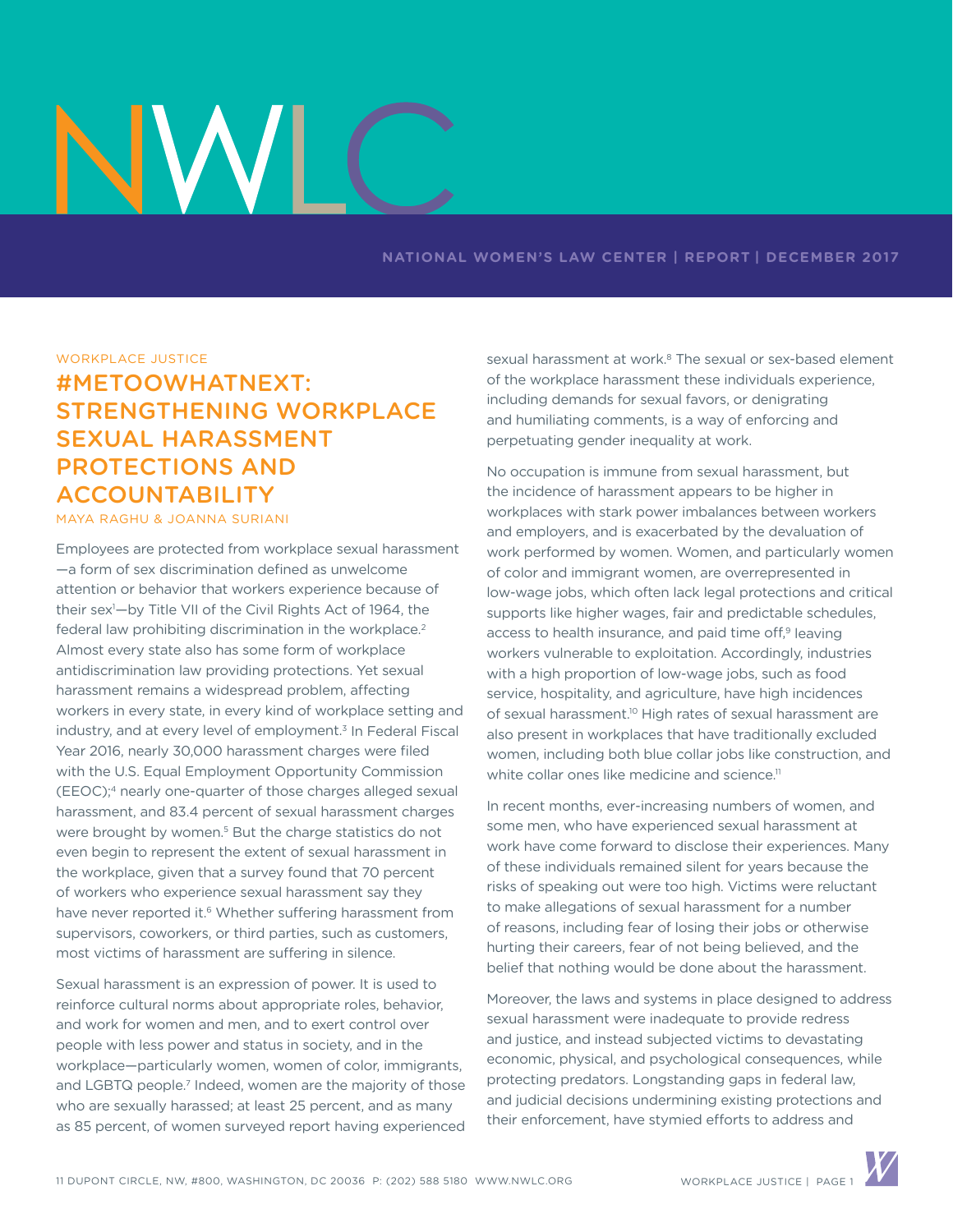prevent persistent workplace sexual harassment. These gaps put certain workers—particularly those in low-wage jobs, women, and immigrants—at increased risk of harassment and vulnerability to retaliation with little or no legal recourse. Court-imposed standards have made it difficult for victims to hold employers and individual harassers accountable, and federal law has failed to prevent the proliferation of employer-driven agreements that help hide the true extent of sexual harassment and shield serial harassers from accountability. Federal law also focuses largely on remedying harassment after the fact, with little emphasis on preventing harassment in the first instance.

This is a critical moment to advance key policy initiatives to better protect workers, promote accountability, and prevent harassment. These initiatives, which many states have already implemented or begun to explore, would expand protections to greater numbers and types of workers, improve victims' ability to hold employers and individual harassers accountable, redress victims' harm by improving recovery of monetary damages, restrict employers' efforts to impose secrecy regarding harassment, and emphasize prevention strategies.

# **Extending Protections to More Employees**

Title VII and state antidiscrimination laws provide important protections against workplace sexual harassment—but only for some employees. Individuals deserve to be protected from sexual harassment on the job regardless of the size of the establishment where they work or their employment classification.

#### *Protecting Employees of Small Businesses*

Title VII's protections only apply to employers with fifteen or more employees.12 For those employees working for a business with less than fifteen employees, there is no federal remedy for workplace sexual harassment. Reducing the employer size threshold for harassment laws and other antidiscrimination laws, as several states have already done, would ensure that employees working for small businesses will no longer be left without recourse when they are harassed. Antidiscrimination laws in **Alaska**, **Colorado**, the **District of Columbia**, **Hawaii**, **Maine**, **Michigan**, **Minnesota**, **Montana**, **New Jersey**, **North Dakota**, **Oklahoma**, **Oregon**, **South Dakota**, **Vermont**, and **Wisconsin** cover employers with one or more employees, ensuring that employees working for employers of all sizes have a legal remedy if they experience harassment.<sup>13</sup>

#### *Protecting Independent Contractors*

Title VII and most state antidiscrimination laws by their terms only protect "employees" from sexual harassment on the job. This leaves the growing segment of workers classified as "independent contractors" without protection from workplace harassment.<sup>14</sup> Freelancers and individuals who work in the gig economy, for example, have no legal protection against workplace sexual harassment in most of the country. Employers' misclassification of people as independent contractors in an attempt to limit their liability under labor and employment laws also threatens many individuals' ability to avail themselves of sexual harassment protections.15

Some of the country's most vulnerable workers—like home healthcare workers and domestic workers—are often classified as independent contractors.<sup>16</sup> Amending antidiscrimination laws to apply to independent contractors would extend protection from workplace harassment to many women of color and immigrants, who make up the vast majority of individuals in these jobs. A few states and localities have taken action to ensure that all workers, regardless of employment classification, are protected from workplace sexual harassment.

**California**'s workplace antidiscrimination statute prohibits "harassment" of employees, job applicants, unpaid interns, volunteers, and any person "providing service pursuant to a contract," including independent contractors.17 In 1996, the Supreme Court of **Washington** held that independent contractors are protected under Washington's law against discrimination, which includes a prohibition on sexual harassment in the workplace.<sup>18</sup> Lower courts in Washington have found that independent contractors are protected under the law against discrimination's sexual harassment provisions in particular.19 **New York City**'s Human Rights Law specifies that "natural persons employed as independent contractors to carry out work in furtherance of an employer's business enterprise who are not themselves employers" are considered employees under the law's protection.20 However, New York State's Human Rights Law does not protect independent contractors.

# **Strengthening Employees' Ability to Hold Employers and Individual Harassers Accountable**

Title VII imposes a legal obligation on employers to protect their employees from sexual harassment. Accordingly, employers can be legally responsible for sexual harassment against their employees and liable to them for damages.

When an employer is liable for harassment depends on the

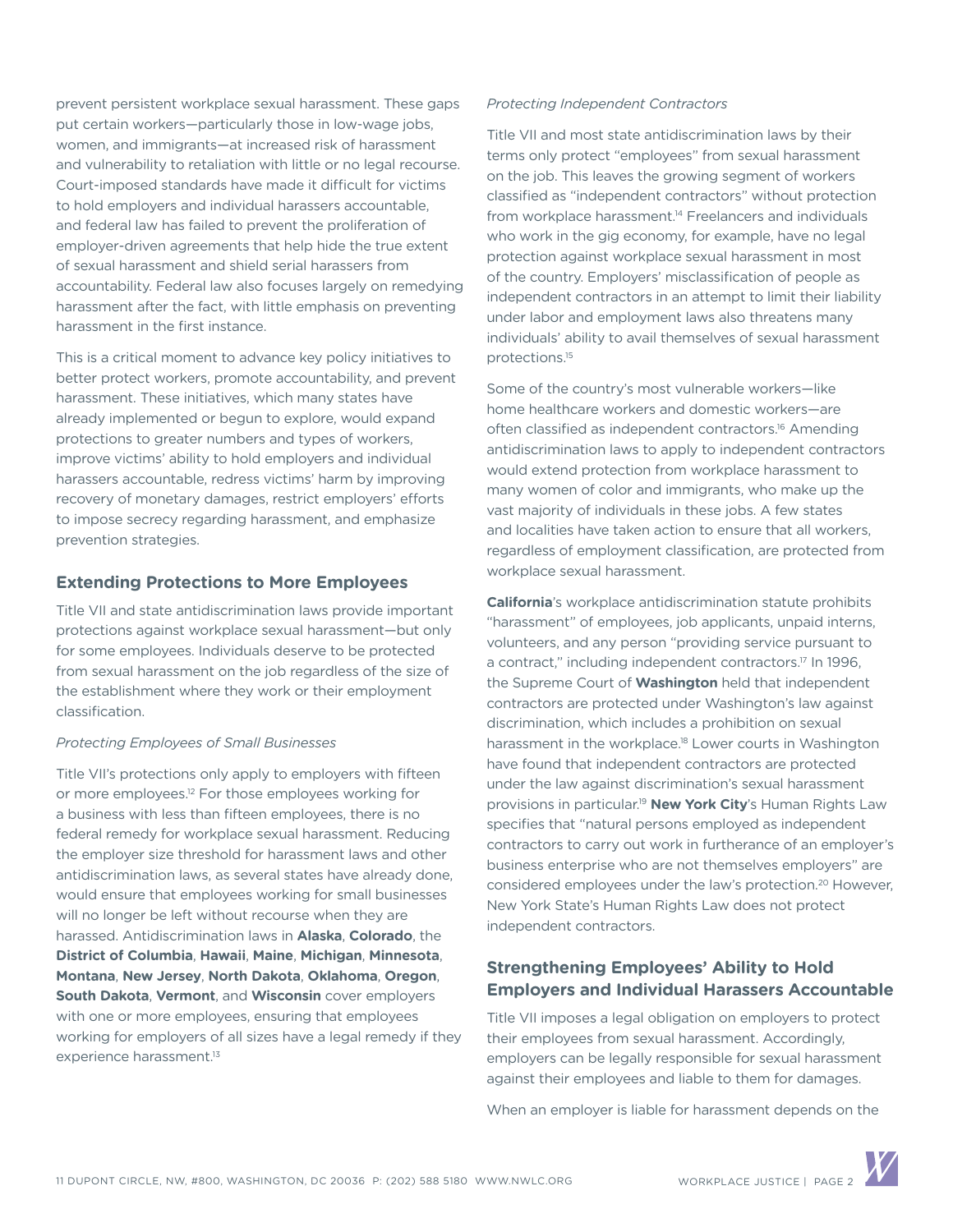type of harassment, and who committed it. The Supreme Court has made clear that employers have a heightened legal obligation to guard against supervisor harassment because of the potential for supervisors to exploit their authority over their subordinates by harassing them.<sup>21</sup> Therefore, if the harassment by a supervisor results in a tangible employment action against the victim (such as firing, demotion, or a pay cut), the employer is automatically responsible. If the harassment does not result in a tangible employment action, then the employer will be automatically liable unless it can show that (1) the employer exercised reasonable care to prevent and promptly correct any harassment, and (2) the employee unreasonably failed to take advantage of the company's preventive or corrective measures or to otherwise avoid harm, like a system for reporting and investigating harassment.<sup>22</sup>

The employer may also be liable for harassment by a low-level supervisor, coworker, or customer if the employer was negligent in allowing the harassment to occur—meaning that the employer knew or should have known about the harassment and failed to take immediate and appropriate corrective action.23

However, individual harassers may not be held personally liable for workplace sexual harassment under federal law.

While judicial interpretations have made it more difficult to hold employers accountable under federal law, some state courts and legislatures have made it easier for workers who have been harassed to bring those responsible to justice. Strengthening accountability for both employers and individual workplace harassers helps ensure that meaningful remedies are available for those who are victims of sexual harassment.

# *Holding employers accountable for harassment by a low-level supervisor*

Recent interpretations of Title VII have limited victims' ability to obtain legal redress when they experience sexual harassment by low-level supervisors. In 2013 in *Vance v. Ball State University*, the Supreme Court significantly undercut protections against supervisor harassment by essentially reclassifying as coworkers those lower-level supervisors who direct an employee's daily work activities, but do not have the power to take concrete employment actions like hiring and firing employees.<sup>24</sup> This means that when employees with the authority to direct daily work activities—but not the authority to hire, fire, and take other tangible employment action—harass their subordinates, their employers are no longer vicariously liable for that harassment. Instead, lower-level supervisors without the power to take tangible

employment actions are now treated as coworkers, and in order to succeed in her sexual harassment case, the victim of harassment must make the much tougher showing that the employer was "negligent" in allowing the harassment to occur.

The *Vance* decision is grossly out of touch with the realities of the workplace, as supervisors with the authority to direct daily work activities can wield a significant amount of power over their subordinates. This is a particular problem for many workers in low-wage jobs, the majority of whom are women.25 For too many workers seeking justice against workplace harassers in positions of power, important administrative and legal remedies are out of reach due to the Supreme Court's misguided decision. Since *Vance* limited vicarious liability for supervisor harassment, victims have had their claims thrown out by courts and have been prevented from bringing claims at all.<sup>26</sup>

The Fair Employment Protection Act would restore strong protections for employees from supervisor harassment, but it has not advanced in Congress.27 At the state level, the **New Jersey** Supreme Court rejected Vance's restrictive definition of "supervisor" for employees bringing sexual harassment claims under the state law against discrimination. Instead, the court adopted the more expansive definition that existed before *Vance* – that a supervisor is an employee with the power to direct a victim's daily work activities.<sup>28</sup>

# *Holding a workplace harasser individually accountable for harassment*

Under Title VII, it is an "employer's" legal duty to protect employees from sexual harassment. Federal courts have interpreted this to mean that only businesses or organizations, and not individuals, may be held liable for sexual harassment pursuant to Title VII. While an employer may take action to discipline, fire, or otherwise penalize the harasser, federal law does not permit victims to hold individual harassers—whether a supervisor, coworker, client, or customer—directly and personally accountable for sexual harassment. As a result, if an employer chooses not to take action against a harasser, the harasser may suffer no consequences for his or her behavior.

While this is an evolving area of law,<sup>29</sup> several states currently permit victims to sue their individual harassers under state antidiscrimination laws. Through both state court decisions interpreting state antidiscrimination laws, and through legislation specifically addressing liability for sexual harassment, states have allowed harassers to be held personally accountable for harassment in particular circumstances. In the **District of Columbia**, <sup>30</sup> **Massachusetts**, 31

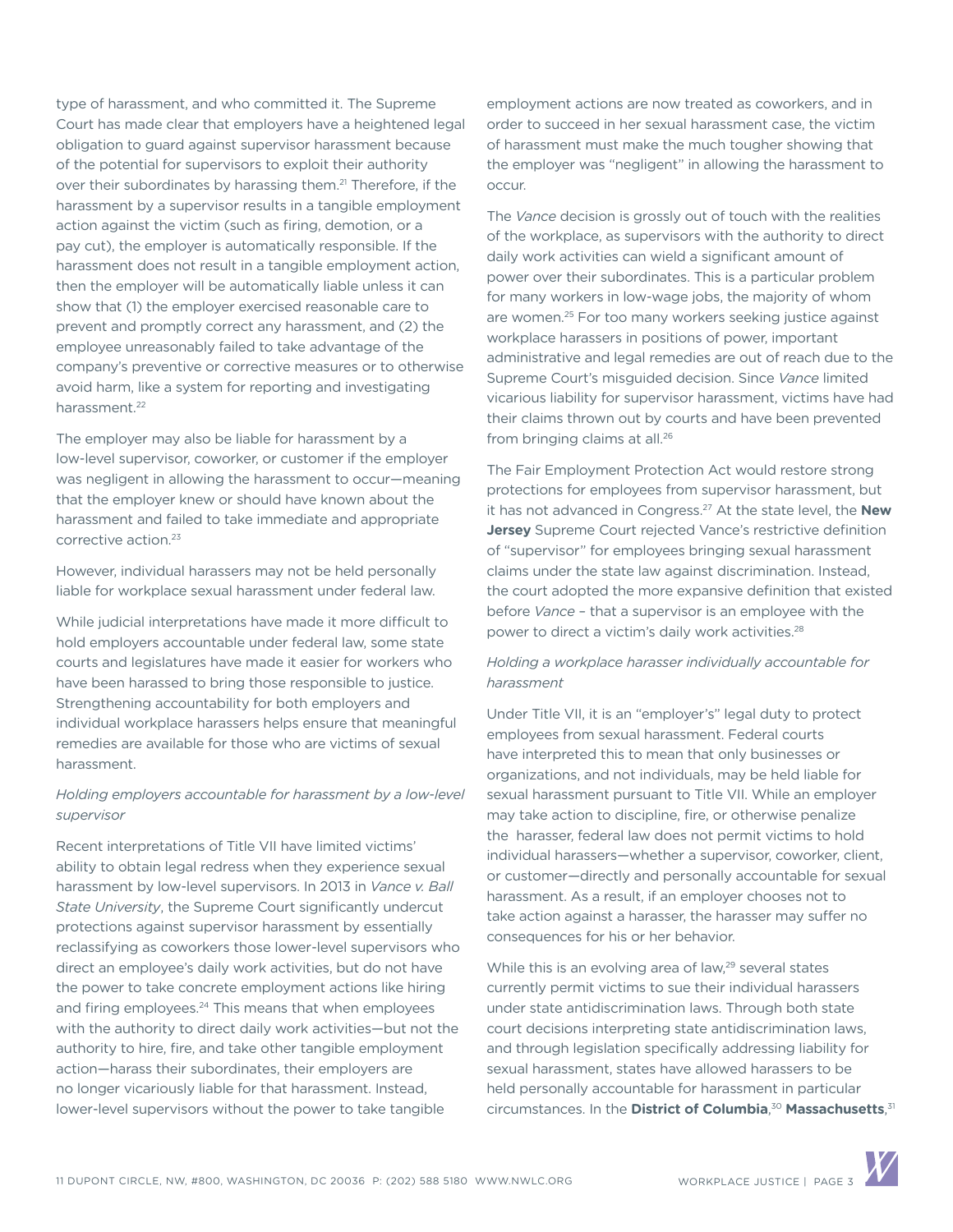**Michigan,<sup>32</sup> Missouri,<sup>33</sup> Montana,<sup>34</sup> New Mexico,<sup>35</sup> and Washington**, 36 a harasser who is a supervisor can be held individually liable for sexual harassment. In **California,**<sup>37</sup> **Iowa**<sup>38</sup> and **Vermont**,<sup>39</sup> any employee can be held individually liable for harassing another employee, regardless of whether the harassed employee is a subordinate or a coworker.

# **Redressing the Harm to Victims of Harassment**

If an employee wins a sexual harassment lawsuit, the employee can obtain several forms of relief, including monetary damages. Title VII provides for the recovery of compensatory and punitive damages. Compensatory damages compensate victims for out-of-pocket expenses caused by the harassment and for any emotional harm. Punitive damages may be awarded to punish an employer who acted maliciously or recklessly in engaging in harassment.

However, a plaintiff's recovery of compensatory and punitive damages is capped under federal law depending on the size of the employer. For a plaintiff succeeding in a harassment case against an employer with 15-100 employees, for example, damages are capped at \$50,000, no matter how severe the harassment or how culpable the employer. Even for employers with more than 500 employees, damages are capped at \$300,000.<sup>40</sup> This means that in the most egregious cases of employer-sanctioned sexual harassment, up to and including sexual assault, if a jury awarded a plaintiff millions of dollars in compensatory and punitive damages, the most she could recover from a large employer is \$300,000, which could be insufficient to compensate her for the injuries she suffered. Such limited remedies also reduce employer incentives to prevent harassment before it happens; \$300,000 is a small amount to a large and profitable corporation. Damages caps mean that employers can come out ahead by gambling that it costs less to discriminate than to create a workplace free of discrimination and harassment.

Some state antidiscrimination laws prohibiting harassment provide for the recovery of compensatory and punitive damages, but often without caps, or with higher limits than those under federal law. **California**, <sup>41</sup> **Hawaii**, 42 **Massachusetts**, <sup>43</sup> **New Jersey**, <sup>44</sup> **Ohio**, <sup>45</sup> **Oregon**, <sup>46</sup> **Vermont**, 47 and **West Virginia**48 do not limit plaintiffs' compensatory and punitive damages, ensuring that victims of harassment can be fully compensated for the harm they suffered. In other states, however, no such compensation is available.<sup>49</sup>

# **Restricting Employer-Imposed Secrecy and Restoring Victims' Voices**

Individuals may accept employment with a company without knowing if discrimination and harassment are particular problems at that workplace. Once employed, harassers and employers use a variety of legal tools in order to limit how, when, why, and to whom an employee can disclose details about harassment. Through employment agreements entered into upon hiring at a new job, and settlement terms —agreed to when resolving a sexual harassment complaint —employees can be forbidden by contractual terms from speaking out about sexual harassment and assault. Such circumstances operate to isolate victims, shield serial predators from accountability, and allow harassment to persist at a company. Policy efforts to increase transparency regarding the incidence of harassment at a company would redress the power imbalance exacerbated by employerimposed secrecy provisions, and restore victims' voices.

# *Limiting Employer-Imposed Secrecy in Employment Agreements*

Employers sometimes use employment agreements to forbid employees from speaking out about sexual harassment and assault. Other provisions in such agreements also often prohibit employees from going to court to enforce their rights, instead forcing employees to litigate sexual harassment and assault claims in a private arbitration, which is frequently designed, chosen, and paid for by the employer or corporation, and conducted and resolved in secret.

Federal laws, like the National Labor Relations Act (NLRA)<sup>50</sup> and Title VII, limit an employer's ability to enforce contracts that restrict employees' ability to discuss employment conditions or situations. An employer cannot, for example, forbid employees covered by the NLRA from discussing employment conditions with each other, including sexual harassment.<sup>51</sup> Employers also cannot require an employee to waive their right to report violations of federal law to civil rights enforcement agencies like the Equal Employment Opportunity Commission, or require employees to waive in advance the ability to report a crime to authorities.<sup>52</sup>

Despite these protections, employers continue to use contractual provisions to prevent employees, including victims, from publicly disclosing the details of sexual harassment or assault, allowing serial harassers to act without accountability, and preventing employees from joining together to counter a predator. Other provisions in employment agreements, such as confidentiality clauses prohibiting employees from publicly disparaging the employer, and forced arbitration clauses requiring

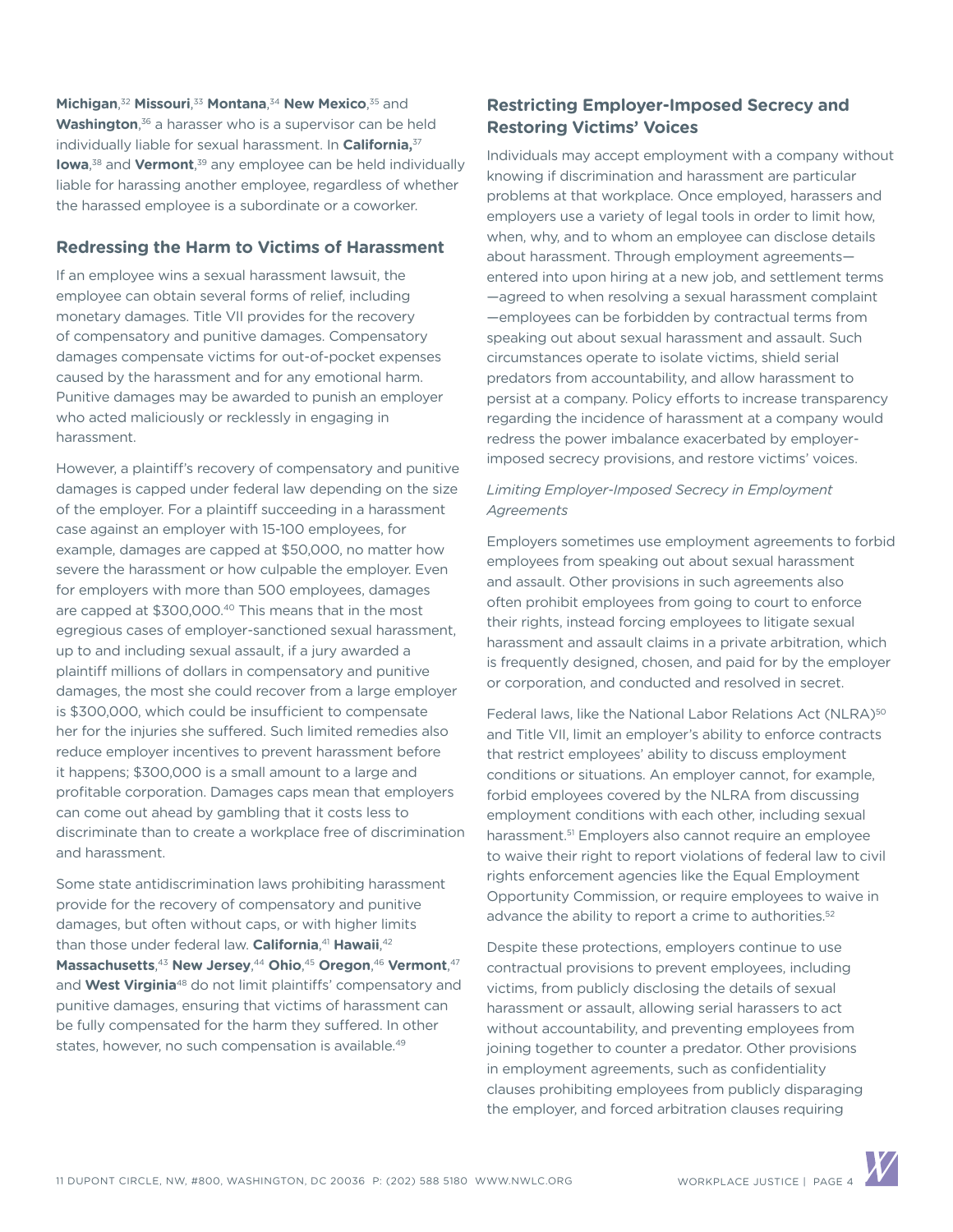all employment-related disputes to be settled in private arbitration proceedings, are standard provisions in some industries, imposed on new hires as a condition of their employment. These contractual provisions can mislead employees as to their legal rights and prohibit employees from publicly telling their story, which in turn makes it less likely that other victims of harassment will speak out and hold their employers accountable.

Prohibiting contractual provisions that restrict employees' ability to speak out about harassment as a condition of employment—especially contractual language that makes a victim question whether they can report harassment to federal and state antidiscrimination agencies, and force employees to give up their day in court—would help lift the veil of secrecy that enables predatory behavior, and protect employees' right to speak with enforcement agencies and act collectively to challenge harassment.<sup>53</sup> Because the Federal Arbitration Act likely preempts any state attempts to limit mandatory arbitration clauses, a federal remedy such as the Arbitration Fairness Act,<sup>54</sup> or the Ending Forced Arbitration of Sexual Harassment Act,<sup>55</sup> is necessary.

#### *Restoring Victims' Power in Settlement Agreements*

Nondisclosure clauses in settlement agreements also often operate to prevent harassment victims from speaking out publicly about the harassment they experienced, the fact of settlement, the settlement terms, or the identity of the parties as a condition of their settlement with a harasser or employer. Here too secrecy can help hide the true extent of sexual harassment at a workplace, shield a serial harasser from accountability, and prevent other victims from coming forward.

On the other hand, victims sometimes want to ensure confidentiality as to these matters in order to protect themselves from retaliation or damage to their professional reputations and job prospects. Moreover, the promise of mutual nondisclosure as to some or all aspects of the settlement can provide victims with useful leverage in settlement negotiations. A policy banning all nondisclosure agreements in sexual harassment settlement agreements could make employers less likely to settle claims of harassment, forcing victims of harassment to take up the difficult, expensive, and time consuming task of pursuing legal claims in court in order to obtain any restitution. Accordingly, regulation of nondisclosure clauses in settlements must be carefully calibrated to balance these competing interests, restoring power to a victim to decide what should be confidential.

A few states have limited when employers can impose contractual conditions in settlements that silence employees. In 2006, **California** passed a law prohibiting the use of nondisclosure agreements in any settlement of felony sex offenses.<sup>56</sup> The statute was amended in 2016 to also prohibit nondisclosure agreements in settlements for other non-felony sexual crimes, including childhood sexual abuse, sexual exploitation of a minor, and sexual assault against an elder or dependent adult.57 In 1990, **Florida** became the first state to pass a "Sunshine in Litigation" law, which prohibits court orders and settlements that would have the purpose or effect of "concealing a public hazard."<sup>58</sup> By the terms of the statute, a "public hazard" is a "device, instrument, person, procedure or product[] that has caused and is likely to cause injury," which to date has been primarily applied in cases of products liability and sexual abuse of minors.59 Several other states, including **Delaware**, **Indiana**, **New York**, **North Carolina**, **Oregon**, and **Washington** have adopted similar Sunshine in Litigation statutes.<sup>60</sup>

# *Requiring Disclosure or Reporting of Harassment Claims, Charges, and Lawsuits*

Greater transparency regarding discrimination complaints, formal charges, and lawsuits filed against an employer, and the resolution of those claims, would help alleviate the secrecy around harassment, thereby empowering victims and encouraging employers to implement prevention efforts proactively. For instance, civil rights agencies could make publicly available the type and number of discrimination charges filed against a business or organization, whether the charges were dismissed or resolved, and general information about the nature of the resolution (for instance, whether the charge was resolved through a monetary settlement). Such information could be made available on the agency's website, so that members of the public could conduct searches by company name, while at the same time protecting the identity of individuals who filed charges.

Another transparency initiative could require contractors, as a condition of submitting a bid or keeping an awarded contract, to report regularly to the relevant agency the type and number of discrimination complaints or lawsuits filed against the company within a particular time period, and the nature of the resolution of claims or lawsuits. Making even some portion of the reported information publicly available would provide job applicants and employees with valuable information about discrimination and harassment at a particular workplace. Such reporting also would encourage employers to implement practices to effectively address complaints and prevent sexual harassment.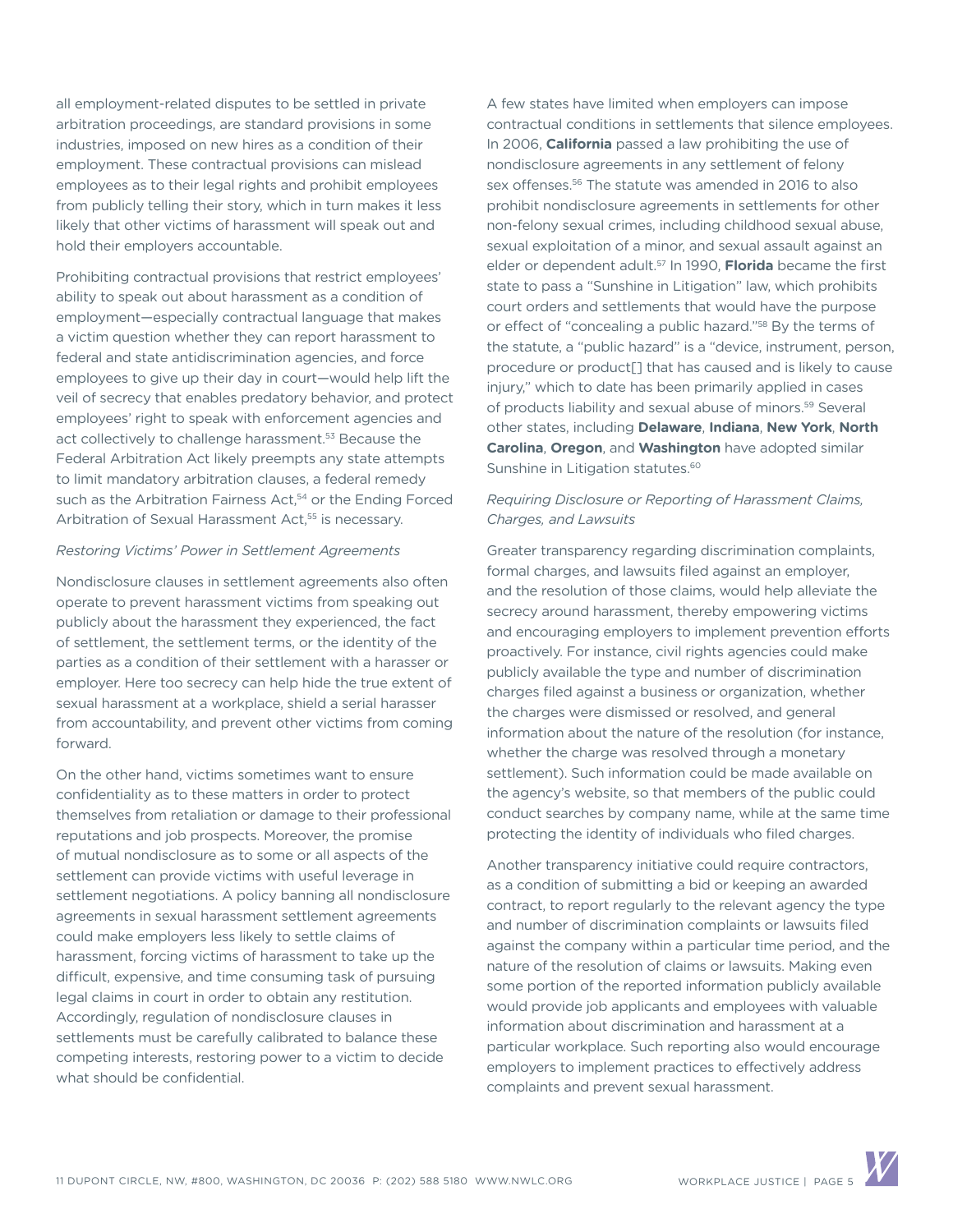# **Requiring Sexual Harassment Prevention Strategies**

Prevention should be a primary goal for employers in addressing sexual harassment. While Title VII has been interpreted to provide employers with an incentive to adopt sexual harassment policies and training, such practices are not mandatory, and often fail to effectively prevent harassment. Harassment prevention ultimately requires changes in attitude and behavior, for which there is no short-term solution. Yet for businesses, investing in sexual harassment prevention is not only the right thing to do, it is the financially advantageous thing to do. Preventing sexual harassment in the first instance helps employers avoid costly litigation, settlements, and higher insurance premiums, as well as attendant negative publicity and lower productivity.

#### *Implementing a Comprehensive Prevention Program*

Harassment prevention involves changing workplace culture and practices, and that change starts at the top. The organization's highest leadership must make clear that sexual harassment is taken seriously, and commit appropriate time and resources to implement strong prevention and response strategies. Many companies have a written policy prohibiting sexual harassment, but such a policy is only the first step in prevention. An employer must also have policies and procedures regarding how to report harassment (with multiple avenues for making a report), how harassment complaints will be promptly and thoroughly investigated and addressed, and ensuring that harassment perpetrators will be held accountable. Employers also should have strong and appropriately enforced policies against retaliation.

An effective prevention program should also include an anonymous climate survey of employees, which will help management understand the true nature and scope of harassment and discrimination in the workplace. The survey can help inform important issues to be included in training, and help identify problematic behavior that may be addressed before it leads to formal complaints or lawsuits.

All of these policies and procedures are essential elements for prevention, and must be implemented through training for all employees, including managers and supervisors. Although many companies provide sexual harassment training, it often falls short of the mark. Effective training must go beyond mere compliance, or simply telling employees what the law requires. Training is more likely to be effective if it helps employees and supervisors recognize sexual harassment in the context of their specific workplace, and understand their rights and responsibilities. Training should explain how to report harassment as a victim or a

witness, as well as the reporting and investigation process, the consequences for engaging in harassment, and identify internal and external resources that are available to an employee who feels they have been harassed. The most effective training is live, rather than video training or selfadministrated online training; mandatory; frequent (upon hire and at least annually thereafter); interactive; relevant to the particular workplace context; and requires employees to problem solve common scenarios, including by utilizing bystander intervention techniques.<sup>61</sup>

#### *Mandating Workplace Training*

To varying degrees, states have imposed requirements on public and private sector employers to train employees on preventing, recognizing, and reporting sexual harassment. Existing state requirements vary by which employers must provide training, which employees must participate, whether trainings must be repeated over time, and whether the content of the training must conform to a state standard. The most effective harassment training mandate would apply to all employers in both the public and private sectors, and require all employees to participate, with possible additional training for supervisors. The training mandate should further require that trainings be given with regularity, both upon an employee's hire and at reoccurring intervals thereafter, and specify the content that must be included in the training.

Twenty-seven states require at least some form of statutorily mandated sexual harassment training. Only three of these states—**California**, <sup>62</sup> **Connecticut**, 63 and **Maine**64—require employers in the private sector to provide workplace sexual harassment training. The training requirements for private sector employers in California and Maine include important provisions such as the number of training hours required, whether employees as well as supervisors must be trained, and how often regular retraining must occur. Both California and Maine also include some information on the content of the required training, which is critical in guiding employers to implement effective trainings.

**South Dakota**<sup>65</sup> and **Washington**<sup>66</sup> impose a training requirement on businesses contracting with the state, although South Dakota's requirement only applies to a limited group of contractors.

An additional twenty-two states require only public sector supervisors and employees to participate in mandatory training; ten states require all public employees to participate,<sup>67</sup> while twelve states require only some public employees in certain departments or positions to participate.68 An additional eight states have explicit statutory or regulatory guidance merely encouraging, but

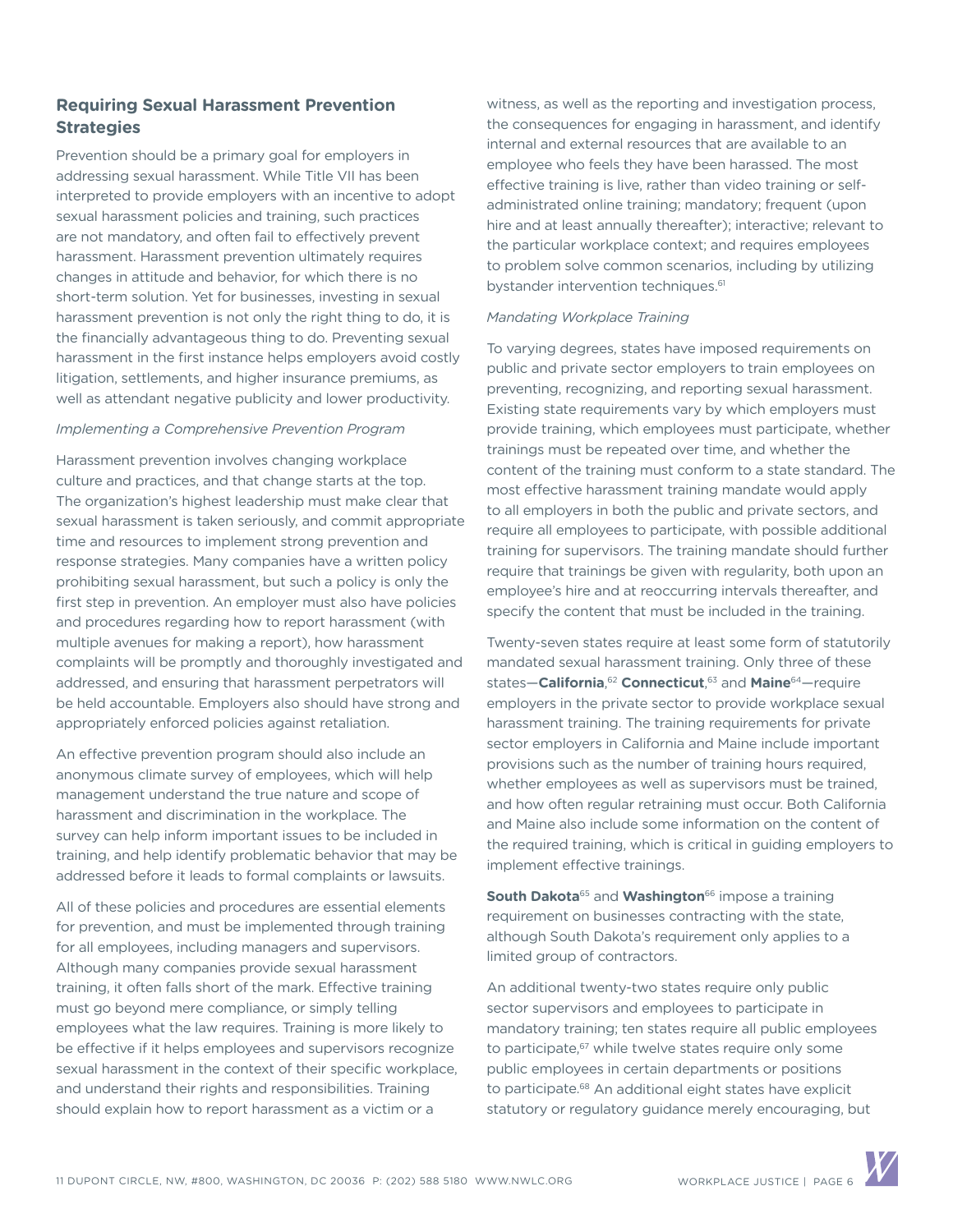not mandating, private sector employers to implement sexual harassment training, or any form of training.<sup>69</sup>

Existing state efforts' narrow scope, and failure to provide detailed requirements for training or for broader prevention strategies, likely undermines their effectiveness. The most powerful policy efforts would mandate instituting and implementing a variety of prevention strategies beyond training, including a broader array of harassment policies and procedures explaining how to report harassment, providing multiple points for reporting, conducting prompt investigations and responding to harassment complaints, strong and consistently enforced policies against retaliation, and disciplinary consequences for harassers.

#### **Eliminating the Tipped Minimum Wage**

The federal minimum cash wage for tipped workers has been frozen at \$2.13 per hour for 25 years, and now represents less than a third of the federal minimum wage (\$7.25 per hour). Women, who represent two-thirds of tipped workers nationally, are hit especially hard by this poverty level wage.

Although employers are legally required to make up the difference between the regular minimum wage and the lower wage they pay their tipped workers if the tips they receive fall short of this amount, this requirement is difficult to enforce and employers often fail to comply. As a result, tipped workers frequently struggle to make ends meet on unpredictable tips with virtually no dependable income from a paycheck.

Tipped workers also are particularly vulnerable to sexual harassment and sexual assault at work, because of their typically limited power within the workplace, because of the economic vulnerability that leaves them without a financial cushion if they lose their job, and because of the need to please the customer in order to bring home anything approaching an adequate wage. Tipped workers' reliance on tips to supplement a sub-minimum wage forces them to tolerate sexual harassment and other inappropriate behavior from customers just to make a living, which in turn perpetuates a culture of harassment in tipped industries.

Equal treatment for tipped workers—that is, requiring that tipped workers are paid the regular minimum wage before tips—can help alleviate tipped workers' vulnerability to sexual harassment. Some states now require employers to pay their tipped employees the regular minimum wage regardless of tips. **Alaska**, **California**, **Minnesota**, **Montana**, **Nevada**, **Oregon**, and **Washington** are "equal treatment" states.<sup>70</sup> And as of 2016, **Hawaii** has a maximum tip credit of 75 cents, meaning that tipped employees can be paid no less than 75 cents below the regular minimum wage, and only if the total wages paid by her employer plus tips equal at least \$7.00 more than the regular minimum wage.<sup>71</sup> Adopting one fair wage helps ensure that tipped workers in service industries no longer have to endure sexual harassment in order to support themselves and their families.

\* \* \*

As the movement ignited by #MeToo shows, for too long, many women, and some men, have suffered workplace sexual harassment in silence, with little or no accountability for harassers. Now more than ever, corporate leaders and policymakers must step forward to go beyond simply responding to harassment, to refashioning systems, laws, and culture ensuring victims can obtain justice, predators are held accountable, and sexual harassment is eradicated.

- 1 Nat'<sup>l</sup> Women'<sup>s</sup> Law Ctr., Sexual Harassment in the Workplace (Nov. 2016), [https://NWLC.org/wp-content/uploads/2016/11/Sexual-Harassment-](https://nwlc.org/wp-content/uploads/2016/11/Sexual-Harassment-Fact-Sheet.pdf)[Fact-Sheet.pdf.](https://nwlc.org/wp-content/uploads/2016/11/Sexual-Harassment-Fact-Sheet.pdf)
- 2 *See* 42 U.S.C. § 2000e-2; Meritor Savings Bank v. Vinson, 477 U.S. 57 (1986).
- 3 For data on sexual harassment charges by the Equal Employment Opportunity Commission and state fair employment practices agencies, *see* U.S. Equal Employment Opportunity Comm'n , Sexual Harassment Charges, EEOC & FEPAS Combined: FY 1997-FY 2011, [https://www.eeoc.gov/](https://www.eeoc.gov/eeoc/statistics/enforcement/sexual_harassment.cfm) [eeoc/statistics/enforcement/sexual\\_harassment.cfm.](https://www.eeoc.gov/eeoc/statistics/enforcement/sexual_harassment.cfm)
- 4 EEOC, Enforcement and Litigation Statistics, All Charges Alleging Harassment FY2010-FY2016, [https://www.eeoc.gov/eeoc/statistics/](https://www.eeoc.gov/eeoc/statistics/enforcement/all_harassment.cfm) [enforcement/all\\_harassment.cfm](https://www.eeoc.gov/eeoc/statistics/enforcement/all_harassment.cfm).
- 5 EEOC, Enforcement and Litigation Statistics, Charges Alleging Sexual Harassment FY2010-FY2016, [https://www.eeoc.gov/eeoc/statistics/](https://www.eeoc.gov/eeoc/statistics/enforcement/sexual_harassment_new.cfm) [enforcement/sexual\\_harassment\\_new.cfm](https://www.eeoc.gov/eeoc/statistics/enforcement/sexual_harassment_new.cfm).
- 6 HuFFINGTON Post & Yougov, Poll of 1,000 Adults in United States on Workplace Sexual Harassment (Aug. 2013), [http://big.assets.huffingtonpost.](http://big.assets.huffingtonpost.com/toplines_harassment_0819202013.pdf) [com/toplines\\_harassment\\_0819202013.pdf.](http://big.assets.huffingtonpost.com/toplines_harassment_0819202013.pdf)
- 7 *See* M.V. Lee Badgett et al., The Williams Institute, Bias in the Workplace: Consistent Evidence of Sexual Orientation and Gender Identity Discrimination (2007),<https://williamsinstitute.law.ucla.edu/wp-content/uploads/Badgett-Sears-Lau-Ho-Bias-in-the-Workplace-Jun-2007.pdf>(16 to 68 percent of lesbian, gay or bisexual respondents reported experiencing employment discrimination, and seven to 41 percent of lesbian, gay or bisexual workers were verbally/physically abused or had their workplace vandalized as a result of their sexual orientation); JAMIE M. Grant et al., J., Nat'<sup>l</sup> Ctr. for Transgender Equal. & Nat'<sup>l</sup> Gay & Lesbian Task Force, Injustice at Every Turn: A Report of the National Transgender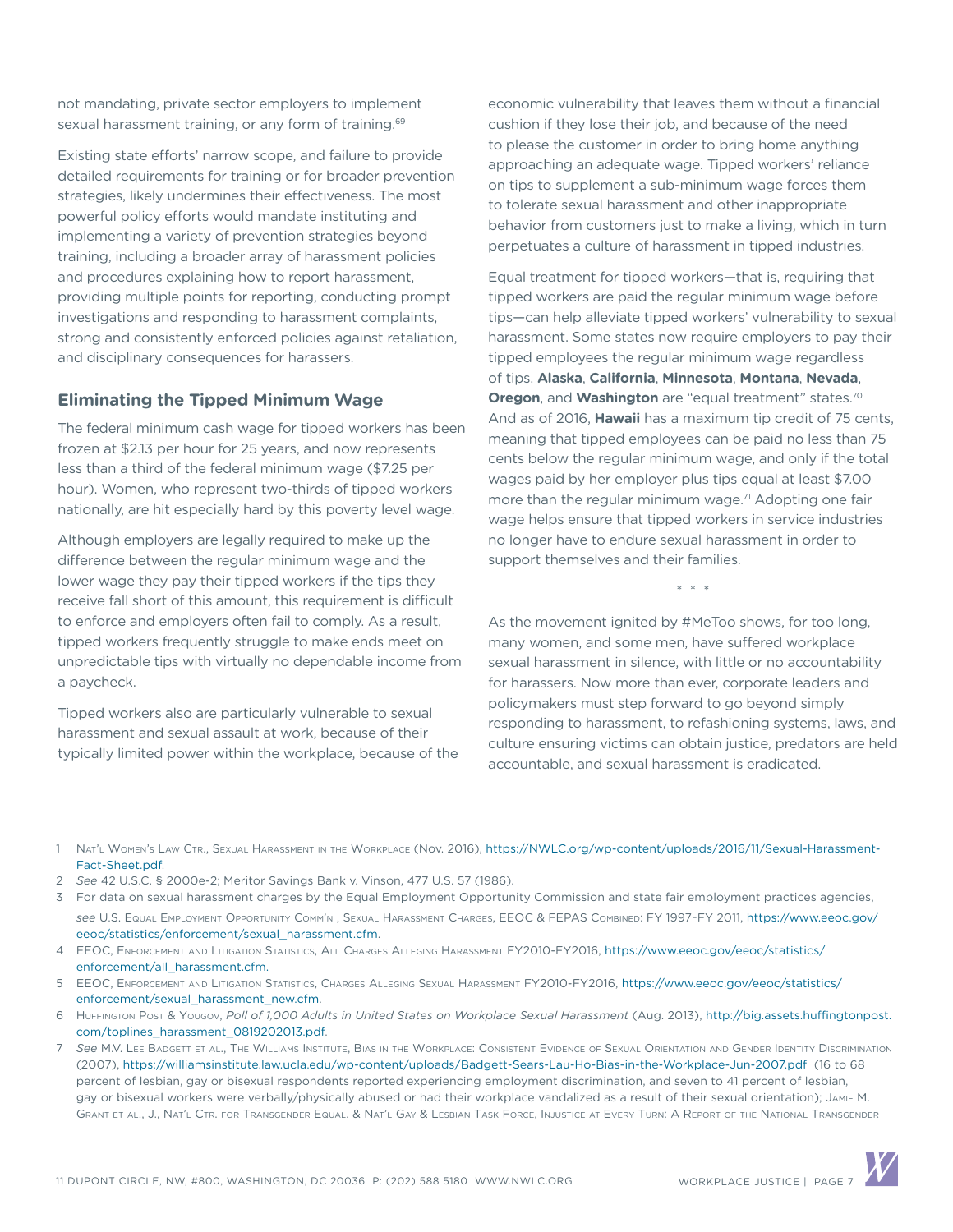DISCRIMINATION SURVEY 51 (2011), [http://www.thetaskforce.org/static\\_html/downloads/reports/reports/ntds\\_full.pdf](http://www.thetaskforce.org/static_html/downloads/reports/reports/ntds_full.pdf) (fully 90 percent of transgender workers have encountered some form of harassment or mistreatment at work).

- 8 *See* EEOC, Select Task Force on the Study of Harassment in the Workplace, Report of Co-Chairs Chai R. Feldblum and Victoria Lipnic, Part Two, Section B (June 2016), [https://www.eeoc.gov/eeoc/task\\_force/harassment/report.cfm](https://www.eeoc.gov/eeoc/task_force/harassment/report.cfm) [EEOC TASK Force Report]; LANGER RESEARCH, ABC News & Washington Post, *One in Four U.S. Women Reports Workplace Harassment* (Nov. 16, 2011), [http://www.langerresearch.com/uploads/1130a2W](http://www.langerresearch.com/uploads/1130a2WorkplaceHarassment.pdf) [orkplaceHarassment.pdf](http://www.langerresearch.com/uploads/1130a2WorkplaceHarassment.pdf).
- 9 Jasmine Tucker & Kayla Patrick, Nat'<sup>l</sup> Women'<sup>s</sup> Law Ctr., Low-Wage Jobs Are Women'<sup>s</sup> Jobs: The Overrepresentation of Women in Low-Wage Work (Aug. 2017), [https://NWLC.org/wp-content/uploads/2017/08/Low-Wage-Jobs-are-Womens-Jobs.pdf](https://nwlc.org/wp-content/uploads/2017/08/Low-Wage-Jobs-are-Womens-Jobs.pdf).
- 10 Women constitute 66 percent of the occupations that receive a sub-minimum wage of \$2.13 per hour that must be supplemented with tips wages that leave many women working and living in poverty. Rest. Opportunities Ctrs. United & Forward Together, The Glass Floor: Sexual Harassment in the Restaurant Industry 2-6 (2014), [http://rocunited.org/wp-content/uploads/2014/10/report\\_The-Glass-Floor-Sexual-](http://rocunited.org/wp-content/uploads/2014/10/report_The-Glass-Floor-Sexual-Harassment-in-the-Restaurant-Industry2.pdf)[Harassment-in-the-Restaurant-Industry2.pdf](http://rocunited.org/wp-content/uploads/2014/10/report_The-Glass-Floor-Sexual-Harassment-in-the-Restaurant-Industry2.pdf). *See also id.* at 27 (70 percent of restaurant workers surveyed felt there would be negative repercussions, such as lower tips, if they complained about customer harassment); Human Rights Watch, Cultivating Fear: The Vulnerability of Immigrant Farmworkers in the US to Sexual Violence and Sexual Harassment (May 2012), [https://www.hrw.org/report/2012/05/15/cultivating](ttps://www.hrw.org/report/2012/05/15/cultivating-fear/vulnerability-immigrant-farmworkers-us-sexual-violence-and-sexual)[fear/vulnerability-immigrant-farmworkers-us-sexual-violence-and-sexual](ttps://www.hrw.org/report/2012/05/15/cultivating-fear/vulnerability-immigrant-farmworkers-us-sexual-violence-and-sexual) (documenting pervasive sexual harassment and violence among immigrant farmworker women); Irma Morales Waugh, *Examining the Sexual Harassment Experiences of Mexican Immigrant Farmworking Women*, 16 Violence Against Women 237, 241 (Jan. 2010),<http://vaw.sagepub.com/content/16/3/237.abstract>(eighty percent of female farmworkers in California's Central Valley reported experiencing some form of sexual harassment); Gasper v. Ruffin Hotel Corp. of Maryland, 183 Md. App. 211, 216, (2008) *aff'd*, 418 Md. 594, 17 A.3d 676 (2011) (in which an employee of Ruffin Hotel Corporation sued the company because she alleged that the company retaliated against her by terminating her employment due to her reports of sexual harassment from other employees); Unite Here Local 1, Hands Off, Pants On: Sexual Harassment in Chicago's Hospitality Industry (July 2016), [https://](https://www.handsoffpantson.org/wp-content/uploads/HandsOffReportWeb.pdf) [www.handsoffpantson.org/wp-content/uploads/HandsOffReportWeb.pdf](https://www.handsoffpantson.org/wp-content/uploads/HandsOffReportWeb.pdf) (58 percent of hotel workers and 77 percent of casino workers surveyed reported being sexually harassed by a guest. Hospitality workers surveyed said they chose not to report customer harassment "because inappropriate guest behavior is so frequent and widespread, it 'feels normal' or they had become 'immune' to it"); Hart Research Assoc., *Key Findings From a Survey of Women Fast Food Workers* (Oct. 5, 2016), [http://hartresearch.com/wp-content/uploads/2016/10/](http://hartresearch.com/wp-content/uploads/2016/10/Fast-Food-Worker-Survey-Memo-10-5-16.pdf) [Fast-Food-Worker-Survey-Memo-10-5-16.pdf](http://hartresearch.com/wp-content/uploads/2016/10/Fast-Food-Worker-Survey-Memo-10-5-16.pdf) (in a nationwide survey of workers in the fast food industry, nearly 40 percent of the women reported experiencing unwanted sexual behaviors on the job; of those workers, 21 percent reported that they suffered negative workplaces consequences after raising the harassment with their employer).
- 11 *See, e.g.*, Nat'<sup>l</sup> Women'<sup>s</sup> Law Ctr., Women in Construction: Still Breaking Ground (2014), [http://NWLC.org/wp-content/uploads/2015/08/](http://nwlc.org/wp-content/uploads/2015/08/final_nwlc_womeninconstruction_report.pdf) [final\\_NWLC\\_womeninconstruction\\_report.pdf;](http://nwlc.org/wp-content/uploads/2015/08/final_nwlc_womeninconstruction_report.pdf) Mathematica Policy Research, An Effectiveness Assessment and Cost-Benefit Analysis of Registered Apprenticeship in 10 States 50-52 (2012), [http://wdr.doleta.gov/research/FullText\\_Documents/etaop\\_2012\\_10.pdf](http://wdr.doleta.gov/research/FullText_Documents/etaop_2012_10.pdf); Elizabeth J. Bader, *Skilled Women Break Through Barriers to Entry and Promotion in Trades Work*, TRUTH-OUT.ORG (Oct. 6, 2012), [http://www.truth-out.org/news/](http://www.truth-out.org/news/item/11927-skilled-women-break-through-barriers-to-entry-and-promotion-in-trades-work) [item/11927-skilled-women-break-through-barriers-to-entry-and-promotion-in-trades-work;](http://www.truth-out.org/news/item/11927-skilled-women-break-through-barriers-to-entry-and-promotion-in-trades-work) Chicago Women in Trades, Breaking New Ground: Worksite 2000 (1992), [http://chicagowomenintrades2.org/wp-content/uploads/2015/02/Breaking-New-Ground2.pdf;](http://chicagowomenintrades2.org/wp-content/uploads/2015/02/Breaking-New-Ground2.pdf) Advisory Comm. on Occupational Safety & Health, Occupational Safety & Health Admin., U.S. Dep'<sup>t</sup> of Labor, Women in the Construction Workplace: Providing Equitable Safety and Health Protection (1999), [https://www.osha.gov/doc/accsh/haswicformal.html;](https://www.osha.gov/doc/accsh/haswicformal.html) Reshma Jagsi et al., *Sexual Harassment and*  Discrimination Experiences of Academic Medical Faculty, 315 J. AM. MEDICAL Ass'n, 2120 (May 17, 2016), [http://jama.jamanetwork.com/article.](http://jama.jamanetwork.com/article.aspx?articleid=2521958) [aspx?articleid=2521958](http://jama.jamanetwork.com/article.aspx?articleid=2521958) (almost one-third of medical academic faculty responding to survey had experienced workplace sexual harassment); Kathryn B. H. Clancy, et al.,, *Survey of Academic Field Experiences (SAFE): Trainees Report Harassment and Assault*, 9 PLOS ONE 7 (2014), [http://journals.plos.org/plosone/article?id=10.1371/journal.pone.0102172](http://journals.plos.org/plosone/article?id=10.1371/journal.pone.0102172 ) (sixty-four percent of survey respondents reported they had personally experienced sexual harassment in the scientific fieldwork setting).
- 12 42 U.S.C. § 2000e ("the term 'employer' means a person engaged in an industry affecting commerce who has fifteen or more employees for each working day in each of twenty or more calendar weeks in the current or preceding calendar year, and any agent of such a person").
- 13 Alaska Stat. Ann. § 18.80.300(5); Colo. Rev. Stat. § 24-34-401(3); D.C. Code Ann. § 2-1401.02(10); Haw. Rev. Stat. § 378-1; Me. Rev. Stat. Ann. tit. 5 § 4552; Mich. Comp. Laws § 37.2201(a); Minn. Stat. § 363A.03, subd. 16; Mont. Code Ann. § 49-2-101(11); N.J. Stat. Ann. 10:5-5(e); N.D. Cent. Code § 14-02.4-02(8); Okla. Stat. tit. 25, § 1301(1); Or. Rev. Stat. §§ 659A.001(4), 659A.350(1); S.D. Codified Laws § 20-13-1(7); 21 Vt. Stat. Ann. § 495d(1); Wis. Stat. § 111.321. In addition, Arizona, California, Illinois, and New York State's' antidiscrimination laws cover employers with one or more employees for sexual harassment claims only. ARIZ. REV. STAT. § 41-1461(6); CAL. Gov't Code § 12926(d); 775 ILL. Comp. STAT. 5/2-101(B)(1)(b); N.Y. Exec. L. § 296.
- 14 Sarah Leberstein & Catherine Ruckelshaus, Nat'<sup>l</sup> Employment Law Project, Independent Contractor vs. Employee: Why Independent Contractor Misclassification Matters and What We Can Do To Stop It (2016), [http://www.nelp.org/content/uploads/Policy-Brief-Independent-Contractor-vs-](http://www.nelp.org/content/uploads/Policy-Brief-Independent-Contractor-vs-Employee.pdf)[Employee.pdf.](http://www.nelp.org/content/uploads/Policy-Brief-Independent-Contractor-vs-Employee.pdf)
- 15 *See id.* Workers misclassified as independent contractors may gain coverage under state and federal sexual harassment laws if they challenge their misclassification and do, in fact, meet the definition of "employee" under the state statute.
- 16 *Id.*
- 17 CAL. Gov. Code § 12940(j)(1) (making it an unlawful employment practice "[f]or an employer, labor organization, employment agency, apprenticeship training program or any training program leading to employment, or any other person, because of … sex [or] gender … to harass an employee, an applicant, an unpaid intern or volunteer, or a person providing services pursuant to a contract.")
- 18 Marquis v. City of Spokane, 130 Wash. 2d 97 (1996).
- 19 *See, e.g.* Currier v. Northland Servs., Inc., 182 Wash. App. 733, 743 P.3d 1006 (2014) (applying *Marquis* to allow independent contractor to bring a retaliatory discharge sexual harassment claim against putative employer).
- 20 N.Y.C Admin. Code § 8-102(5).
- 21 Burlington Indus., Inc. v. Ellerth, 524 U.S. 742, 754-65 (1998); Faragher v. City of Boca Raton, 524 U.S. 775, 807 (1998).

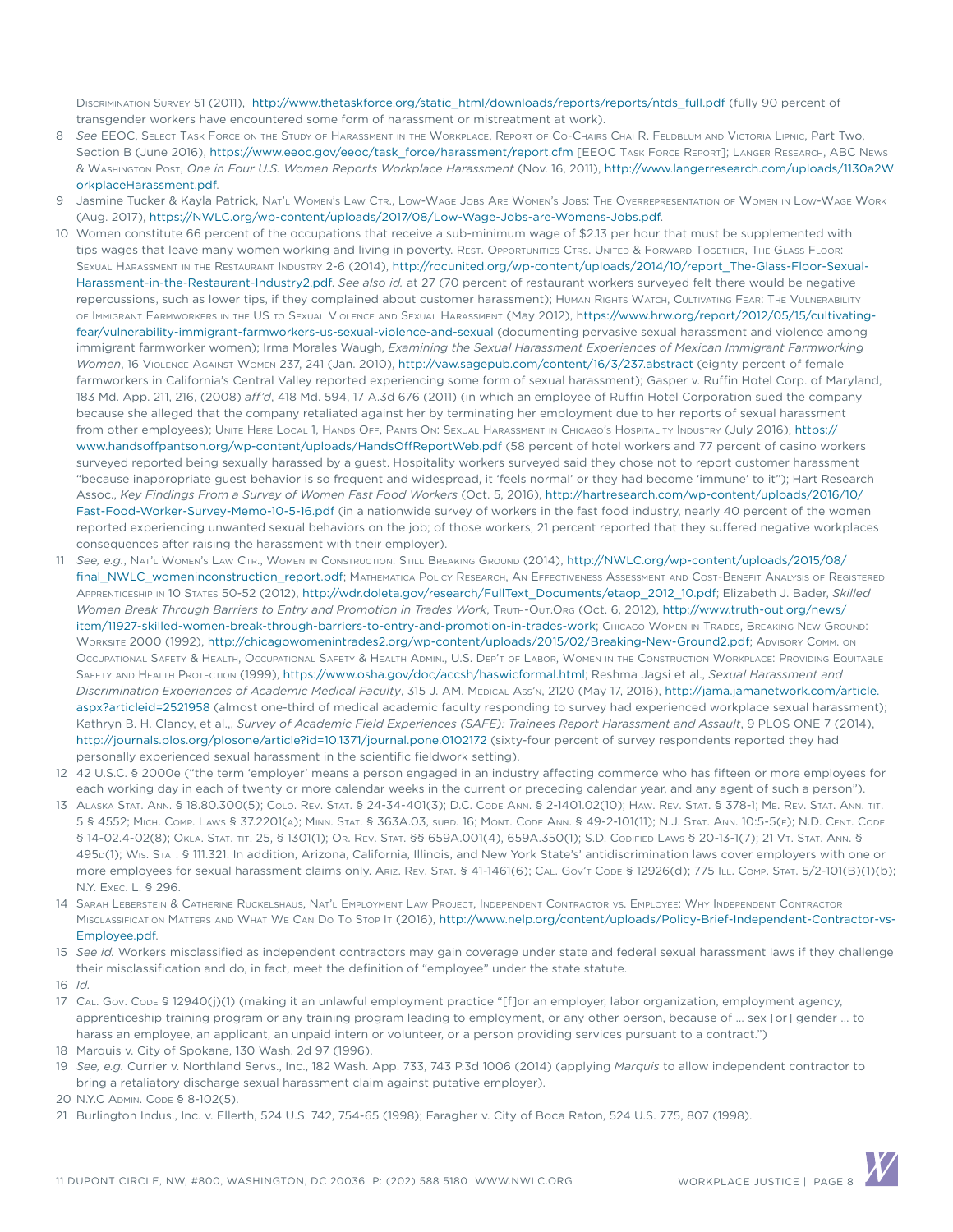- 22 *Ellerth*, 524 U.S. at 765; *Faragher*, 524 U.S. at 807.
- 23 See *Faragher*, 524 U.S. at 799.

- 25 Fatima Goss Graves Et Al., Nat'<sup>l</sup> Women'<sup>s</sup> Law Ctr., Reality Check: Seventeen Million Reasons Low-Wage Workers Need Strong Protections From Harassment (2014), [https://NWLC.org/wp-content/uploads/2015/08/final\\_NWLC\\_vancereport2014.pdf](https://nwlc.org/wp-content/uploads/2015/08/final_nwlc_vancereport2014.pdf).
- 26 Nat'<sup>l</sup> Women'<sup>s</sup> Law Ctr., The Fair Employment Protection Act: Why Workers Need Strong Protections from Harassment (2016), [https://NWLC.org/](https://nwlc.org/wp-content/uploads/2014/02/fepa-Why-Workers-Need-Strong-Protections-from-Harassment.pdf) [wp-content/uploads/2014/02/fepa-Why-Workers-Need-Strong-Protections-from-Harassment.pdf](https://nwlc.org/wp-content/uploads/2014/02/fepa-Why-Workers-Need-Strong-Protections-from-Harassment.pdf).
- 27 *See id.*
- 28 Aguas v. State, 220 N.J. 494 (2015). In 2015, Maryland considered the Fair Employment Preservation Act, which would have adopted the more expansive definition of "supervisor" for the purpose of state sexual harassment claims. Modeled after the federal Fair Employment Protection Act, Maryland's Fair Employment Preservation Act would have restored strong protections from harassment for employees bringing claims under Maryland's sexual harassment law. HB 42, 435th Leg., 2015 Reg. Sess. (Md. 2015), *available at* [http://mgaleg.maryland.](ttp://mgaleg.maryland.gov/2015rs/bills/hb/hb0042f.pdf) [gov/2015rs/bills/hb/hb0042f.pdf](ttp://mgaleg.maryland.gov/2015rs/bills/hb/hb0042f.pdf).
- 29 Approximately half of the states have not addressed the question of whether personal liability is permitted under state antidiscrimination laws. The following states have case law disallowing or otherwise negatively treating individual liability: Alaska, Arkansas, Connecticut, Florida, Hawaii, Idaho, Kentucky, Louisiana, Maine, New Jersey, New York, Oklahoma, Oregon, Rhode Island, Tennessee, and Texas. Illinois courts have split on individual liability; low-level supervisors and employees may not be held personally liable for sexual harassment, but certain high-ranking officers may be held personally liable if they have sufficient authority to be considered an "agent of the complainant's employer." Compare McGee v. City of Chicago, No. 11 C 2512, 2011 wL 4382484, at \*8 (N.D. Ill. Sept. 16, 2011) (individual liability is not available for a supervisor's discriminatory acts) *with* Nischan v. Stratosphere Quality, LLC, 865 F.3d 922, 930 (7th Cir. 2017) (individual liability is available if the supervisor is an "individual or agent" of the employer).
- 30 Wallace v. Skadden, Arps, Slate, Meagher & Flom, 715 A.2d 873, 888 (D.C. 1998) (finding individual liability for supervisors' discriminatory behavior under District of Columbia Human Rights Act); *see also* Purcell v. Thomas, 928 A.2d 699, 715 (D.C. 2007) (applying *Wallace* to find individual liability of supervisor for sexual harassment).
- 31 Beaupre v. Cliff Smith & Assocs., 738 N.E.2d 753, 764 (Mass. App. Ct. 2000) (finding individual liability for supervisor's sexual harassment under Massachusetts antidiscrimination law).
- 32 Elezovic v. Ford Motor Co., 697 N.W.2d 851, 857 (Mich. 2005) (finding individual liability for supervisor's sexual harassment under Michigan Civil Rights Act).
- 33 Cooper v. Albacore Holdings, Inc., 204 S.W.3d 238, 244 (Mo. Ct. App. 2006) (finding individual liability for supervisor's sexual harassment under the Missouri Human Rights Act); *see also* Hill v. Ford Motor Co., 277 S.W.3d 659, 669 (Mo. 2009) (endorsing several Court of Appeals decisions, including Cooper, to find individual liability for supervisor's sexual harassment).
- 34 Fandrich v. Capital Ford Lincoln Mercury, 901 P.2d 112, 115 (Mont. 1995) (finding individual liability for supervisor's sexual harassment under the Montana Human Rights Act).
- 35 Williams v. Mann, 388 P.3d 295, 302 n.2 (N.M. Ct. App. 2016) (finding individual liability for supervisor's sexual harassment under the New Mexico Human Rights Act).
- 36 Brown v. Scott Paper Worldwide Co., 20 P.3d 921, 928 (Wash. 2001) (finding individual liability for supervisor's sexual harassment under the Washington Law against Discrimination). While the court in *Brown* held that the Washington Law Against Discrimination allows for individual liability of a supervisor, later decisions have rejected individual liability for coworker harassment. *See* Jenkins v. Palmer, 66 P.3d 1119, 1122 (Wash. App. 2003) (declining to extend *Brown* to cover coworker harassment because coworkers do not fall under the plain reading of the statutory definition of "employer").
- 37 CAL. Gov. Cope § 12940(j)(3). California cases have confirmed that Section 12940(j)(3) can be used to hold harassers personally liable for harassment and retaliation under the California FEHA. *See, e.g.*, Plute v. Roadway Package Sys., Inc., 141 F. Supp. 2d 1005, 1010 (N.D. Cal. 2001).
- 38 Vivian v. Madison, 601 N.W.2d 872, 878 (Iowa 1999) (finding individual liability for supervisor's sexual harassment under the Iowa Civil Rights Act); *see also* Blazek v. U.S. Cellular Corp., 937 F. Supp. 2d 1003, 1023 (N.D. Iowa 2011) (extending *Vivian* to permit individual liability for sexual harassment by a coworker).
- 39 Payne v. U.S. Airways, Inc., 987 A.2d 944, 953 (Vt. 2009) (finding individual liability for supervisors' discriminatory acts under Vermont Fair Employment Practices Act); Wyatt v. City of Barre, 885 F. Supp. 2d 682, 700 (D. Vt. 2012) (applying Payne to permit individual liability for coworkers' discriminatory acts).
- 40 42 U.S.C. § 1981a(b)(3).
- 41 CAL. GOV'T CODE § 12965.
- 42 Haw. Rev. Stat. Ann. § 368-17.
- 43 Mass. Gen. Laws Ann. ch. 151B, § 9.
- 44 N.J. Stat. Ann. § 10:5-3.
- 45 Ohio Rev. Code Ann. § 4112.99.
- 46 Or. Rev. Stat. Ann. § 659A.885.
- 47 Vt. Stat. Ann. tit. 21, § 495b.
- 48 W. Va. Code Ann. § 5-11-13.
- 49 Some states prohibit the recovery of both compensatory and punitive damages, leaving victims of harassment with only nominal relief for workplace harassment such as back pay and injunctive relief. *See, e.g.*, Ariz. Rev. Stat. Ann. § 41-1481; N.D. Cent. Code Ann. § 14-02.4-20; S.C. Code Ann. § 1-13-90; Utah Code Ann. § 34A-5-107; Wis. Stat. Ann. § 111.39; Wyo. Stat. Ann. § 27-9-106.
- 50 Certain workers are not protected by the NLRA, including federal, state, or local government employees, agricultural workers, and workers whose employers are subject to the Railway Labor Act, including interstate railroads and airlines. *See* Nat'l Labor Relations Board,

<sup>24</sup> 133 S.Ct. 2434 (2013).